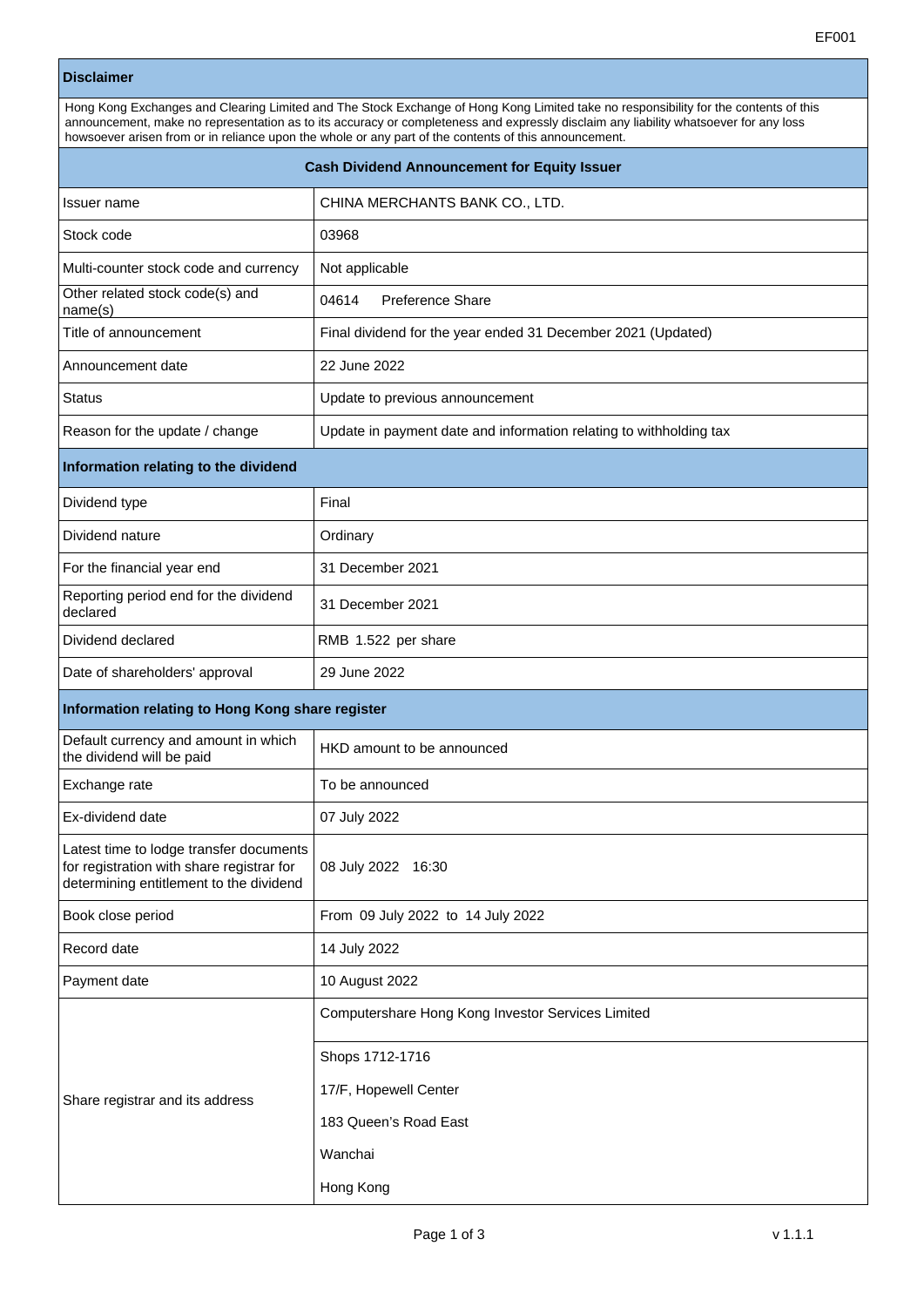| Information relating to withholding tax                        |                                                                     |          |                                                                                                                                                                                                                                                                                                                                                                                                                                                                                                                                                                                                                                                                                                                                                                                                                                         |
|----------------------------------------------------------------|---------------------------------------------------------------------|----------|-----------------------------------------------------------------------------------------------------------------------------------------------------------------------------------------------------------------------------------------------------------------------------------------------------------------------------------------------------------------------------------------------------------------------------------------------------------------------------------------------------------------------------------------------------------------------------------------------------------------------------------------------------------------------------------------------------------------------------------------------------------------------------------------------------------------------------------------|
|                                                                | Shares of the Company dated 22 June 2022.                           |          | Details of withholding tax (including type of shareholders and applicable tax rate)<br>applied to the dividends declared are set out in the table below. For further details,<br>please refer to the Announcement for Payment of 2021 Final Dividend to Holders of H                                                                                                                                                                                                                                                                                                                                                                                                                                                                                                                                                                    |
| Details of withholding tax applied to the<br>dividend declared | Type of shareholders                                                | Tax rate | Other relevant information<br>(if any)                                                                                                                                                                                                                                                                                                                                                                                                                                                                                                                                                                                                                                                                                                                                                                                                  |
|                                                                | Individual - non-resident<br>i.e. registered address<br>outside PRC | 10%      | The Company will withhold 10%<br>of the dividend to be distributed to<br>the individual holders of H shares<br>as individual income tax unless<br>otherwise specified by the<br>relevant tax regulations and tax<br>treaties, in which case the<br>Company will conduct specific<br>procedures according to the<br>relevant regulatory requirements<br>of tax authorities.                                                                                                                                                                                                                                                                                                                                                                                                                                                              |
|                                                                | Enterprise - non-resident<br>i.e. registered address<br>outside PRC | 10%      | For non-resident enterprise<br>holders of H shares, the<br>Company will withhold 10% of the<br>dividend as enterprise income tax<br>according to the relevant tax<br>regulations.                                                                                                                                                                                                                                                                                                                                                                                                                                                                                                                                                                                                                                                       |
|                                                                | <b>Investors of Northbound</b><br>Trading                           | 10%      | For investors of Northbound<br>Trading, the Company will<br>withhold and pay income taxes at<br>the rate of 10% on behalf of those<br>investors and will report to the tax<br>authorities for such withholding.<br>For investors of Northbound<br>Trading who are tax residents of<br>other countries (regions) and<br>whose country (region) of<br>domicile is a country (region)<br>which has entered into a tax<br>treaty with the PRC stipulating a<br>dividend tax rate of lower than<br>10%, those enterprises and<br>individuals may apply to the<br>competent tax authorities for the<br>entitlement of the rate under such<br>tax treaty by themselves. Upon<br>approval by the tax authorities,<br>the paid amount in excess of the<br>tax payable based on the tax rate<br>according to such tax treaty will<br>be refunded. |
|                                                                | Investors of Southbound<br>Trading                                  | 20%      | For dividends received by<br>domestic individual investors in<br>China from investing in the H<br>shares of the Company through<br>Southbound Trading, the<br>Company shall withhold and pay<br>individual income tax at the rate<br>of 20% on behalf of the investors.<br>For dividends received by<br>domestic securities investment<br>funds in China from investing in<br>the H shares of the Company<br>through Southbound Trading, the<br>tax treatment shall be the same                                                                                                                                                                                                                                                                                                                                                         |

EF001